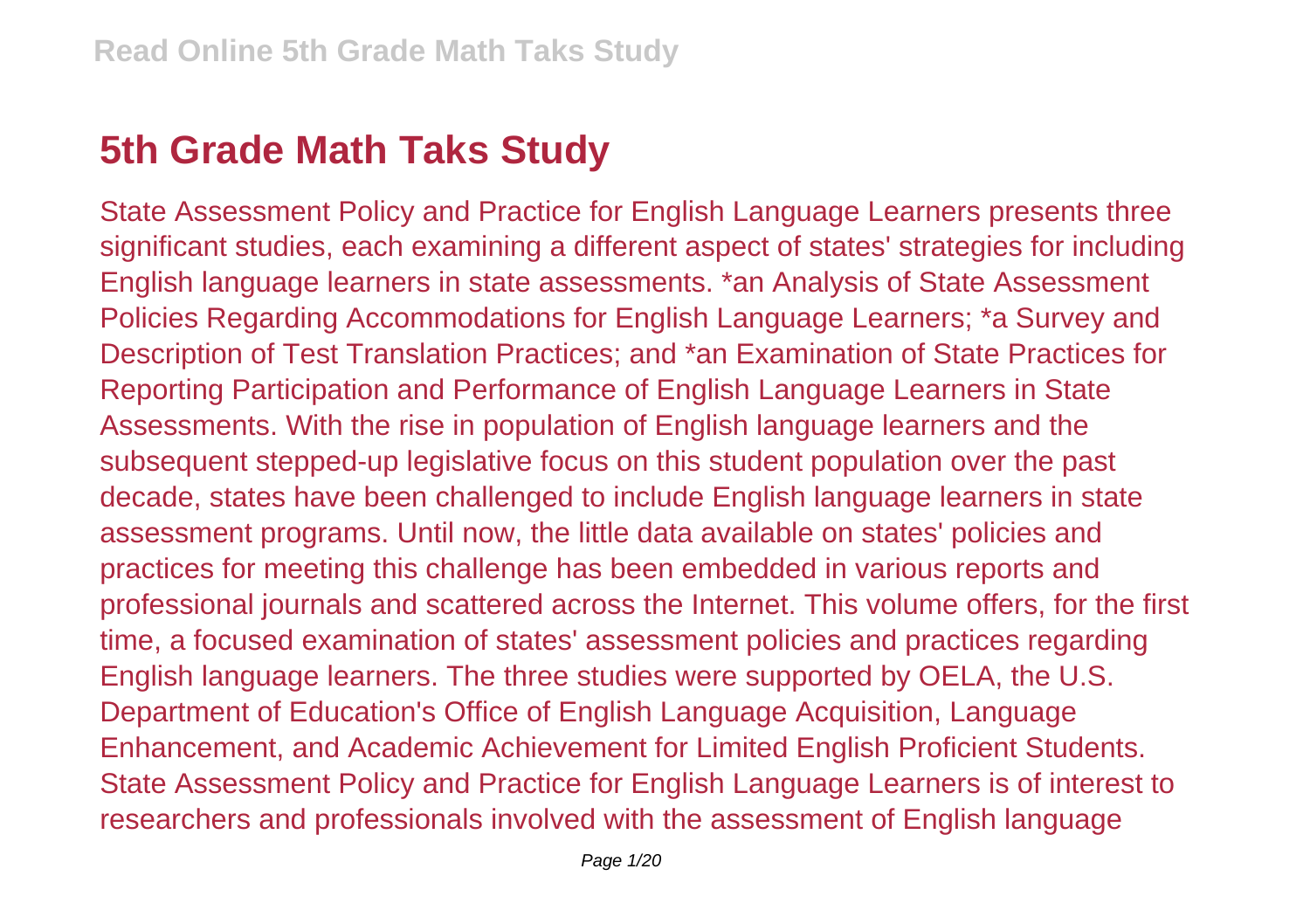learners; state- and district-level policy makers; and academics, teacher educators, and graduate students in a number of fields, including educational and psychological assessment, testing and measurement, bilingual education, English as a second language, and second language acquisition.

District and school-based administrators are faced with the challenge of responding to strict legislative demands, dealing with the coupling effect of increasing necessities and decreasing budgets, while at the same time, keeping up with educational reform and increasing student achievement. "High-stakes" testing is the primary method through which student achievement is measured, and research findings indicate that there is a disproportionate impact of testing on minority children and how it denies them the right to an adequate education. With the Hispanic population growing at a rapid pace, meeting the needs of English language learners (ELLs) is key. The purpose of this research was to provide research and data examining the effectiveness of the Traditional bilingual program and the Developmental bilingual program in terms of academic success on the fifth-grade Texas Assessment of Knowledge and Skills (TAKS) Reading and Mathematics scores amongst eight elementary schools in a large urban school district. In addition, this study sought to define the effectiveness of bilingual education by examining the experiences, knowledge, and perceptions of principals who were involved in bilingual programs at their schools. Data was collected through a mixed-methods research approach. Subsequently quantitative data was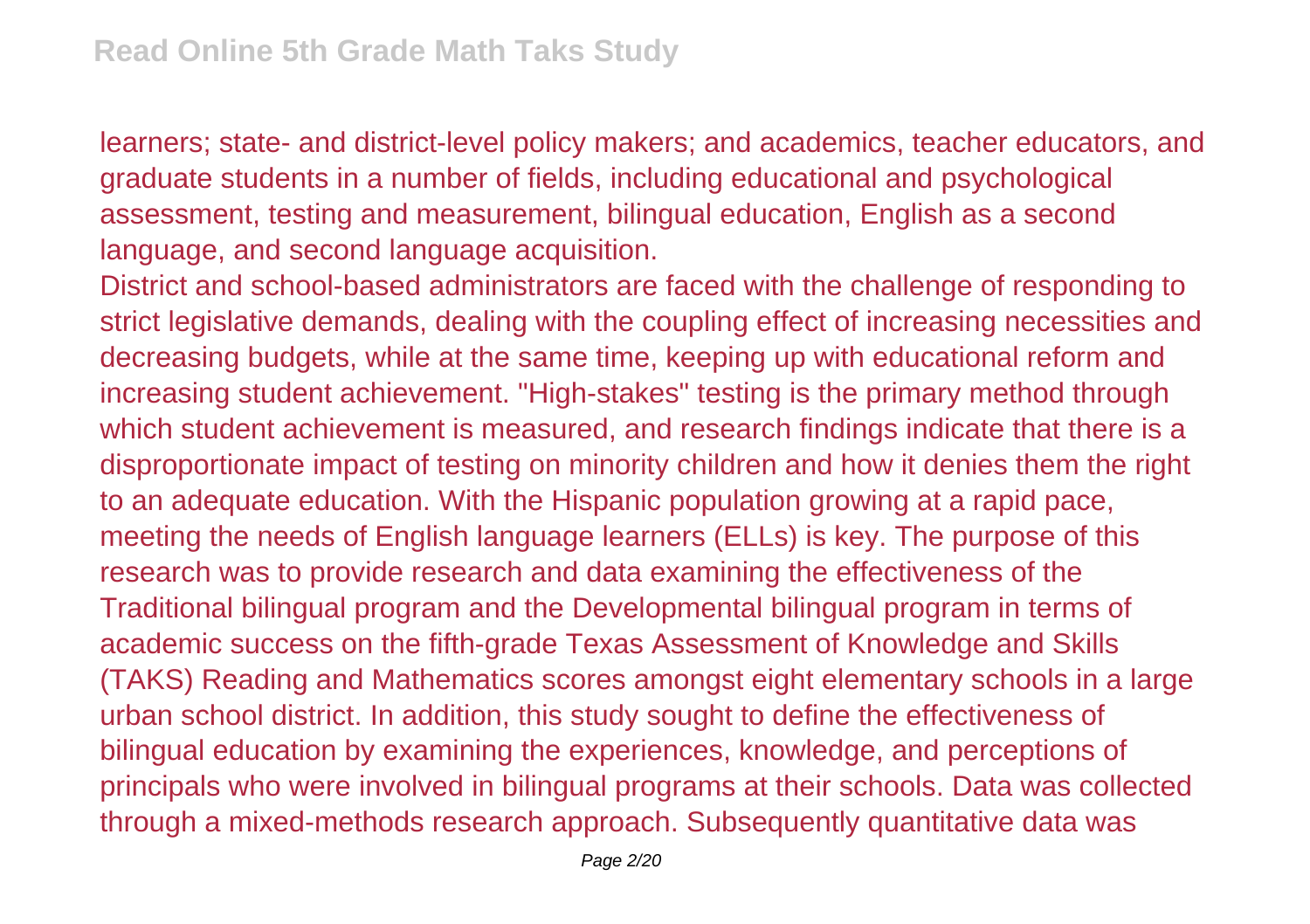obtained through archival test scores from selected students in a large urban school district, while the qualitative portion was conducted via structured, open-ended interviews with principals. The findings support that students served under the Developmental bilingual program outperform students served under the Traditional bilingual program on the fifth-grade TAKS Reading and TAKS Math assessments. This study's findings also provided some significance to existing literature supporting bilingual education in terms of students with strong native-language proficiency are more likely to develop greater English proficiency, and native language instruction bolsters English language learners' academic success.

This gold mine of concise, research-based strategies and tips to apply in your classroom, library, and school is written by an expert in school improvement who shares the research on what works. • Search the research by topic and find just what you need for your program, school, or district • Be a contributor to your school improvement team by providing the research base • Learn the research base behind the practices you know work • Use the accompanying CD of multimedia presentations to present the research in staff development settings or with parents and community members Practicing educators today must use pertinent and timely research to guide their decisions. Finding the appropriate research, either on the Web or in hard copy, is time consuming and difficult. Readers will find this book filled with summaries of research on actual practices which will impact student achievement. An easy-to-digest,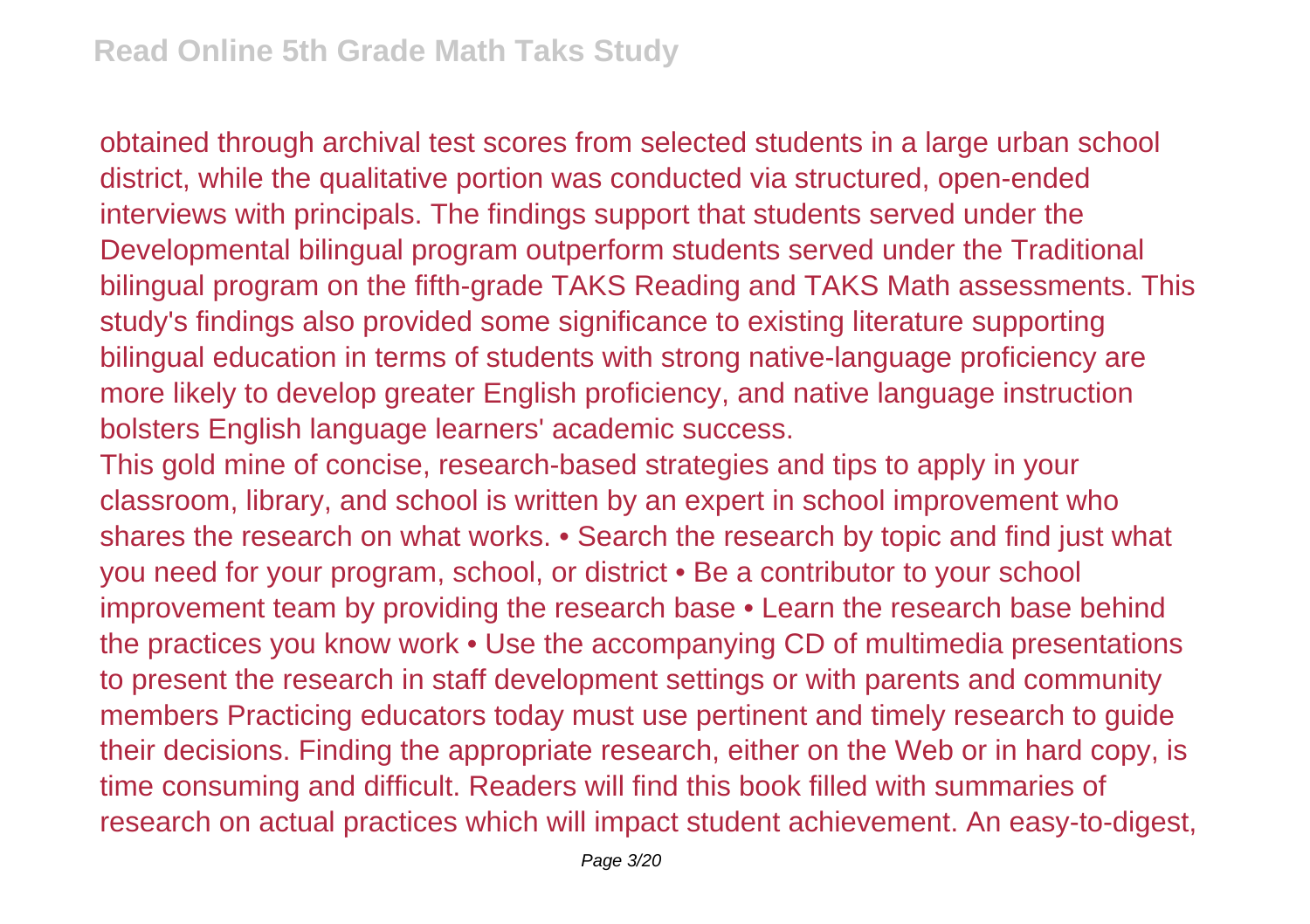short summary of the research is presented stating the issue along the with practical actions, strategies, and tips any educator can use to improve student learning. A busy principal, central-office administrator or educator can use the accompanying multimedia presentations to present the research in staff development settings or with parents and community members. This book is the Swiss Army knife of school improvement and a tremendous resource for school improvement efforts.

Public education in the United States is currently enveloped in an era of intense accountability. At the national level the No Child Left Behind Act, demands accountability in any district or school receiving federal funds. One of the goals of the No Child Left Behind legislation had its roots in the Texas education accountability statute of 1999, when former governor George W. Bush signed into law a mandate that became known as the Student Success Initiative. That law required students in the 3rd grade to pass the state reading assessment in order to be promoted to the 4th grade, beginning in the year 2003. The same group of students would be required to pass their 5th and 8th grade reading and math exams to be promoted to the next grade level. The initiative continued for all students. In opposition to the those policies, the body of research regarding grade-level retention concludes that the practice of grade retention is ineffective in increasing student achievement (Jimerson, 2001, Harness, 1984, McCoy, 1999). This study examined the Student Success Initiative in Texas. The goal was to determine whether retention in 3rd, 5th, or 8th grade made a signification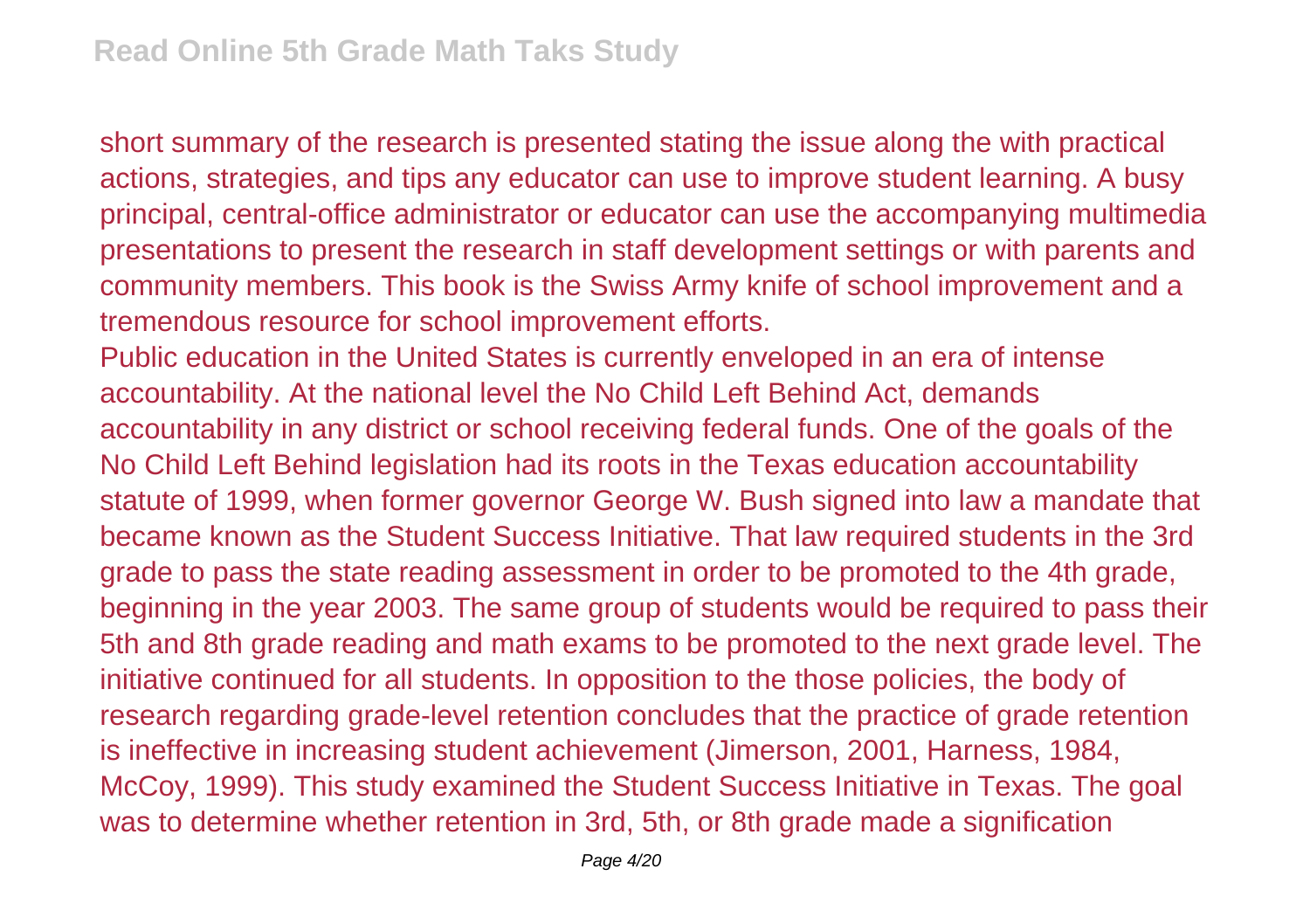difference in subsequent TAKS scores in comparison with students who were placed in the next grade level by the official Grade Placement Committee. Data was analyzed from three large urban school districts in Texas. Results were consistent across the three school districts. Students who were retained in third grade performed better the subsequent year in third grade, but those successes did not continue consistently through the 5th and 8th grade years. Students retained in 5th grade for math performed poorly on subsequent tests, as did students retained in the 8th grade for reading or math. However, the group of students that was retained in 5th grade due to failure of the TAKS Reading test exhibited success in the subsequent year as well as the 8th grade year. Overall, TAKS students who were retained did not perform better than students who were placed in the next grade level as they progressed through 8th grade.

After teaching junior high school mathematics for 10 years and serving as a high school principal for 14 years, Dr. Clarence Johnson conducted research as a doctoral student on improving the mathematics failure rates of African American students. You can read about his findings in Roll Call: 2012.

The International Handbook of Research on Teachers and Teaching provides a fresh look at the ever changing nature of the teaching profession throughout the world. This collection of over 70 articles addresses a wide range of issues relevant for understanding the present educational climate in which the accountability of teachers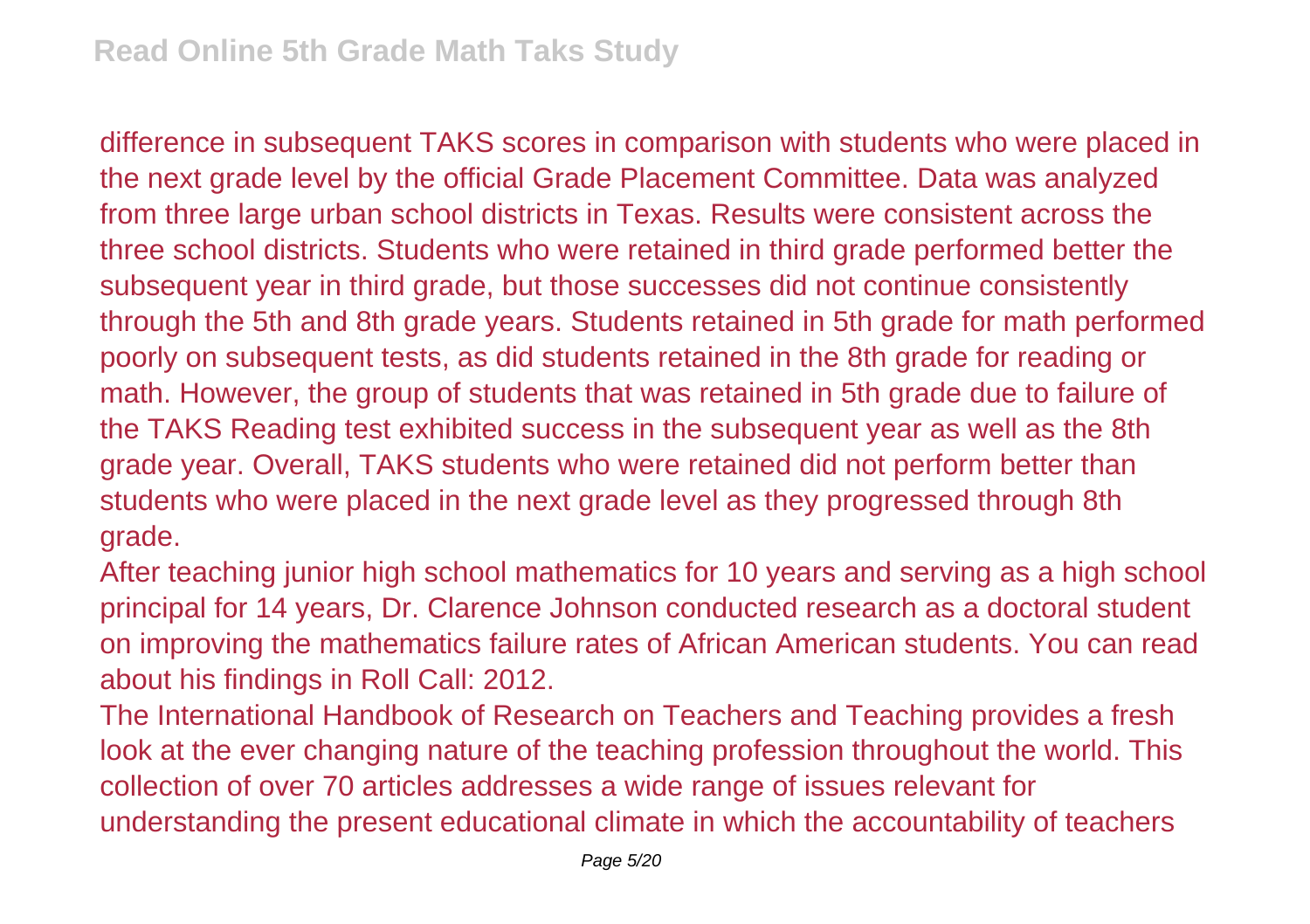and the standardized testing of students have become dominant. This timely book provides a systematic overview and critique of contemporary approaches to educational change from some of the best-known writers and scholars in the field, including Andy Hargreaves, Larry Cuban, Ivor Goodson, Jeannie Oakes, Milbrey McLaughlin, Judyth Sachs and Ann Liebermann. Divided into four sections, the book addresses the key themes: What has been the impact of educational change? How has the impact differed in different circumstances? What are the new directions for research on policy and practice? How can we link research, policy and practice? By highlighting critical lessons from the past, the book aims to set an agenda for policyrelated research and the future trajectories of educational reforms, while also taking into account the dominant rhetorics of international 'social movements' and the 'refracted' nature of policy agenda at national and local levels. This book addresses issues which with many educators around the world are currently grappling. It will appeal to academics and researchers in the field, as well as providing an introduction to key issues and themes in Educational Change for graduates and practitioners. Mathematics Official Study Guide Practice More for the TaksTexas Assessment of Knowledge and Skills Grade 5Que Pub Detailed plans for helping elementary students experience deep mathematical learning Do you work tirelessly to make your math lessons meaningful, challenging, accessible, and engaging? Do you spend hours you don't have searching for, adapting, and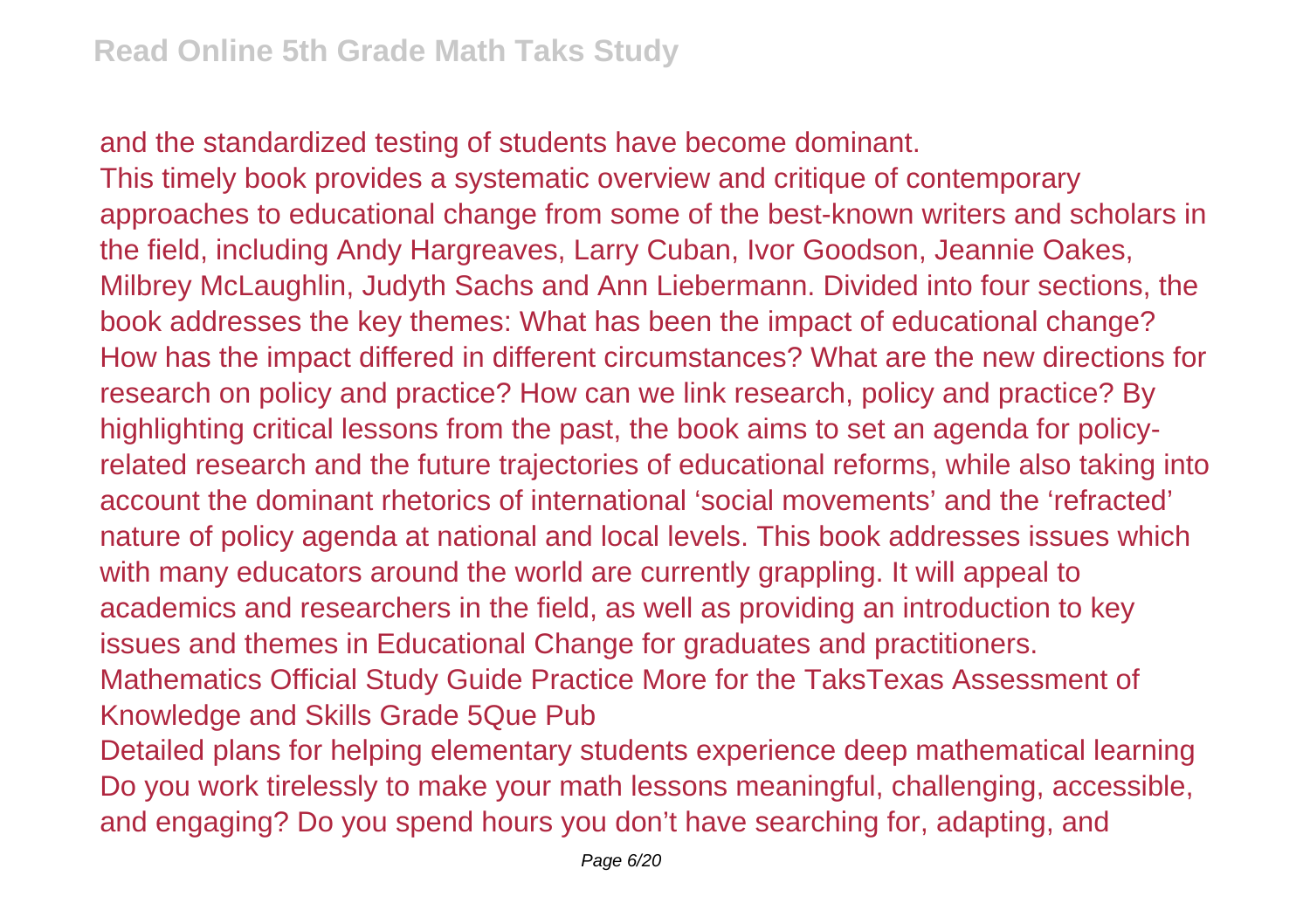creating tasks to provide rich experiences for your students that supplement your mathematics curriculum? Help has arrived! Classroom Ready-Rich Math Tasks for Grades 4-5 details more than 50 research- and standards-aligned, high-cognitivedemand tasks that will have your students doing deep-problem-based learning. These ready-to-implement, engaging tasks connect skills, concepts and practices, while encouraging students to reason, problem-solve, discuss, explore multiple solution pathways, connect multiple representations, and justify their thinking. They help students monitor their own thinking and connect the mathematics they know to new situations. In other words, these tasks allow students to truly do mathematics! Written with a strengths-based lens and an attentiveness to all students, this quide includes: • Complete task-based lessons, referencing mathematics standards and practices, vocabulary, and materials • Downloadable planning tools, student resource pages, and thoughtful questions, and formative assessment prompts • Guidance on preparing, launching, facilitating, and reflecting on each task • Notes on access and equity, focusing on students' strengths, productive struggle, and distance or alternative learning environments. With concluding guidance on adapting or creating additional rich tasks for your students, this guide will help you give all of your students the deepest, most enriching and engaging mathematics learning experience possible. REA ... Real review, Real practice, Real results. REA's Texas Grade 8 TAKS Math Study Guide! Fully aligned with the Texas Core Curriculum Standards Are you prepared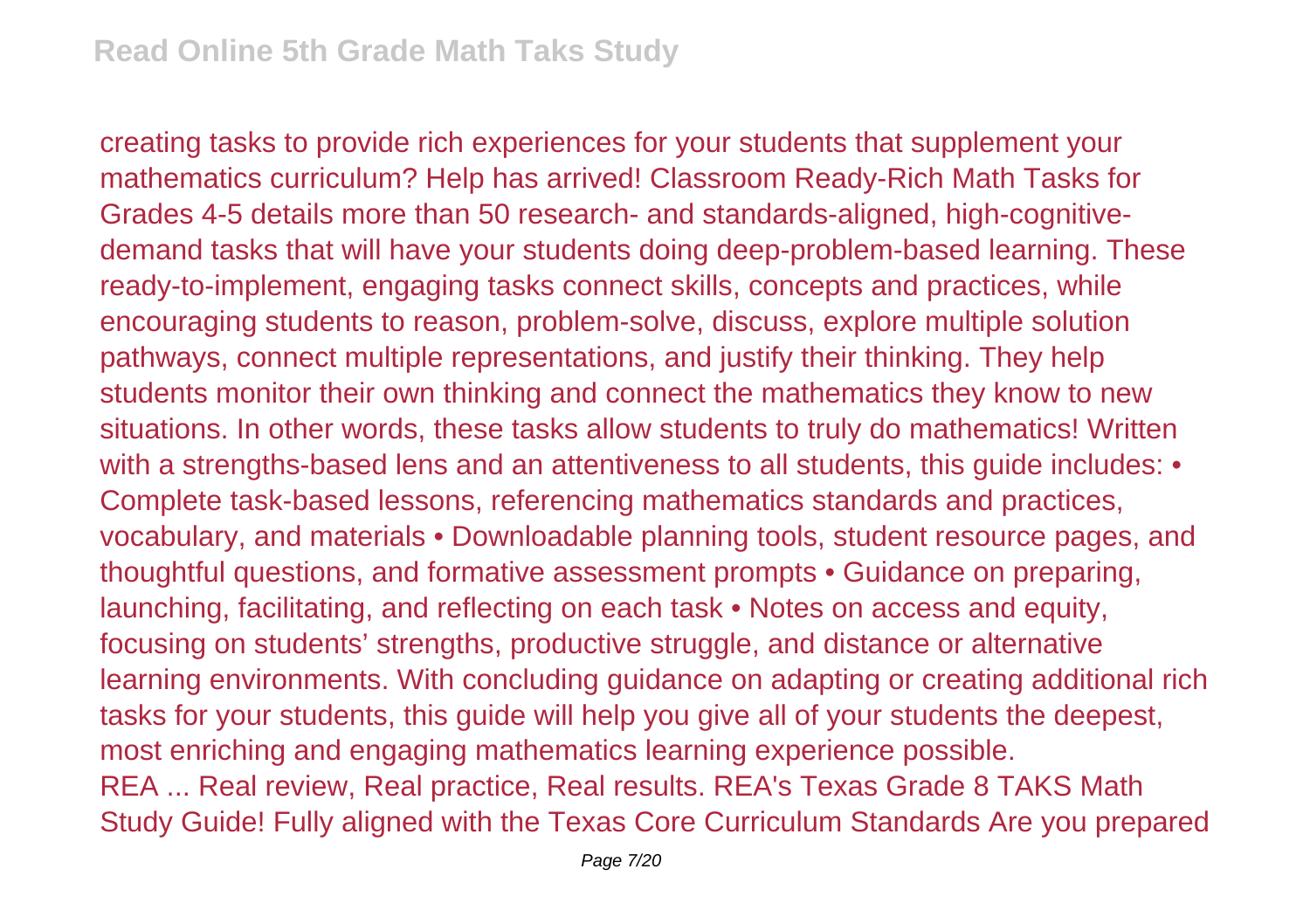to excel on this state high-stakes assessment exam? \* Take the diagnostic Pretests and find out what you know and what you should know \* Use REA's advice and tips to ready yourself for proper study and practice Sharpen your knowledge and skills \* The book's full subject review refreshes knowledge, covers all topics on the official exam, and includes numerous examples, diagrams, and charts to illustrate and reinforce key math lessons \* Smart and friendly lessons reinforce necessary skills \* Key tutorials enhance specific abilities needed on the test \* Targeted drills increase comprehension and help organize study \* Color icons and graphics highlight important concepts and tasks Practice for real \* Create the closest experience to test-day conditions with a fulllength practice Posttest \* Chart your progress with detailed explanations of each answer \* Boost confidence with test-taking strategies and focused drills Ideal for Classroom, Family, or Solo Test Preparation! REA has helped generations of students study smart and excel on the important tests. REA's study guides for state-required exams are teacher-recommended and written by experts who have mastered the test. This book provides a comprehensive introduction to psychological assessment and covers areas not typically addressed in existing test and measurements texts, such as neuropsychological assessment and the use of tests in forensics settings. The book introduces the vocabulary of the profession and the most basic mathematics of testing early as being fundamental to understanding the field. Numerous examples are drawn from tests that the authors have written or otherwise helped to develop, reflecting the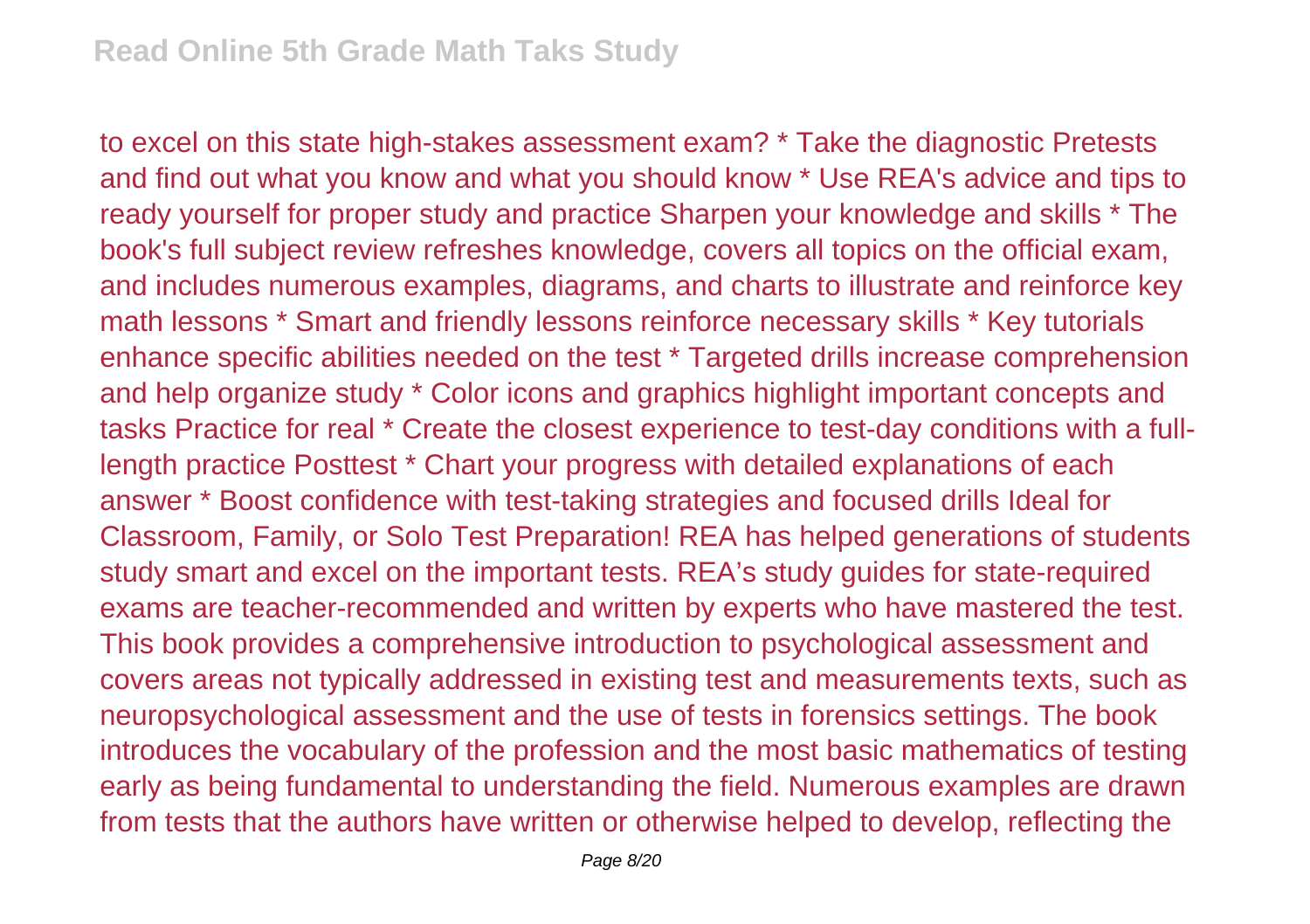authors' deep understanding of these tests and their familiarity with problems encountered in test development, use, and interpretation. Following the introduction of the basic areas of psychometrics, the book moves to areas of testing that represent various approaches to measuring different psychological constructs (memory, language, executive function, etc.), with emphasis on the complex issue of cultural bias in testing. Examples of existing tests are given throughout the book; however, this book is not designed to prepare students to go out and administer, score, and interpret specific psychological tests. Rather, the purpose of this book is to provide the foundational core of knowledge about tests, measurement, and assessment constructs, issues, and quantitative tools. Explains what constitutes a psychological test, how tests are developed, how they are best used, and how to evaluate their strengths and weaknesses; Describes areas of testing that represent different approaches to measuring different psychological constructs; Explains applications of psychological testing to issues in the courts; Addresses how test authors and publishers design and research tests to address the difficult and demanding issues of cultural differences in test performance and interpretation of test results.

Explores collaborative, democratic ways of preparing teachers to educate urban, working-class students.

Develop your students' critical thinking skills and prepare them to perform competitively in the classroom, on state tests, and beyond. In this book, Moore and Stanley show you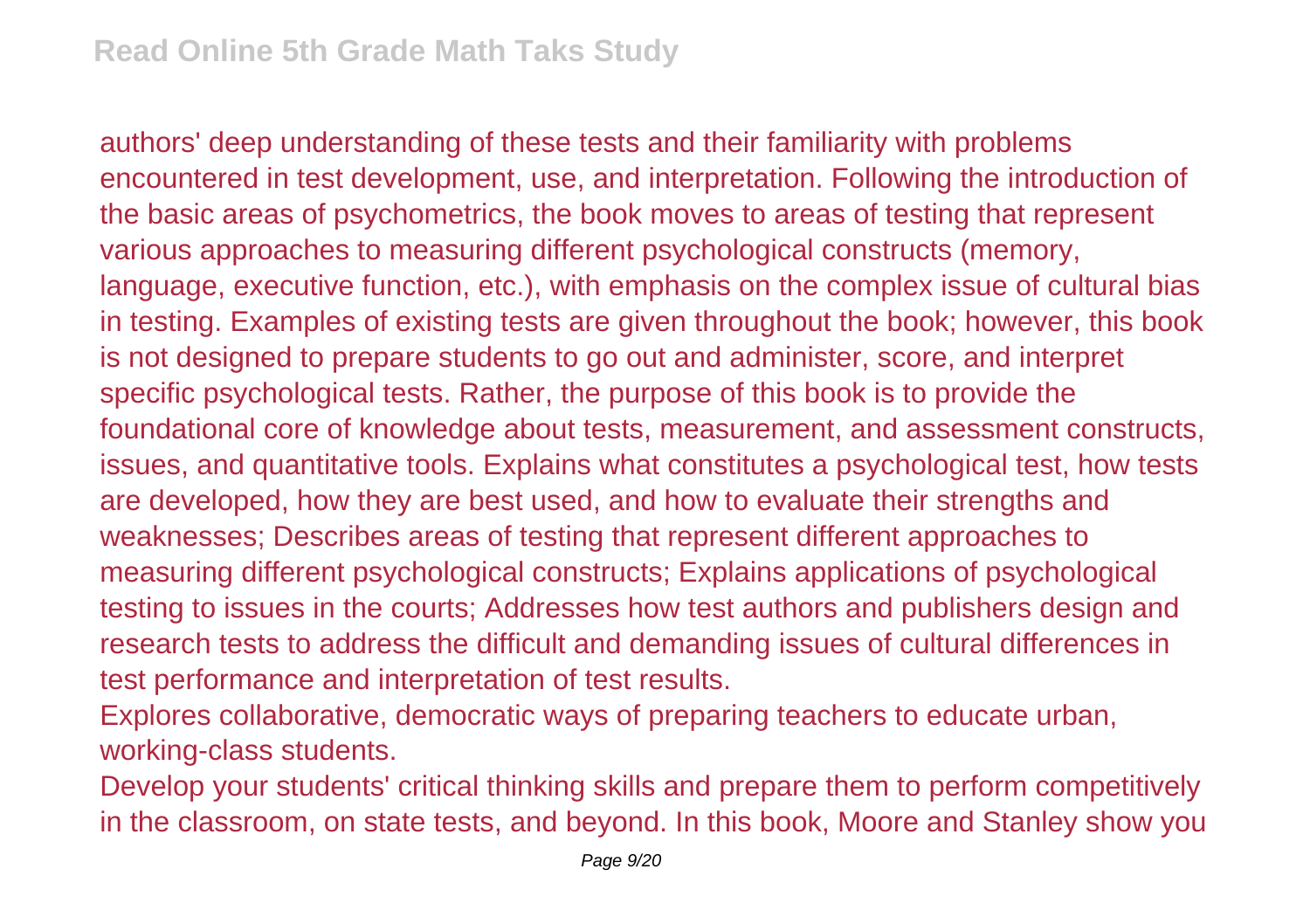how to effectively instruct your students to think on higher levels, and how to assess their progress. As states implement the Common Core State Standards, teachers have been called upon to provide higher levels of rigor in their classrooms. Moore and Stanley demonstrate critical thinking as a key approach to accomplishing this goal. They explore the benefits of critical thinking and provide the tools you need to develop and monitor critical thinking skills in the classroom. Topics include: The Difference Between Higher-Level and Lower-Level Thinking Writing Higher-Level Thinking Questions Assessing Critical Thinking Strategies to Develop Higher-Level Thinking **Skills** 

Making Math Accessible for English Language Learners provides practical classroom tips and suggestions to strengthen the quality of classroom instruction for teachers of mathematics. The tips and suggestions are based on research in practices and strategies that address the affective, linguistic, and cognitive needs of English language learners.

Describes the philosophy of the Daily 5 teaching structure and includes a collection of literacy tasks for students to complete daily.

The purpose of this study was to examine Levels of Technology Implementation (LoTi) teacher self-ratings and Texas Assessment of Knowledge and Skills (TAKS) scores. The study assessed the relationship between LoTi ratings and TAKS scores of 3rd, 4th, and 5th grade students as reported in student records at Alamo Heights Independent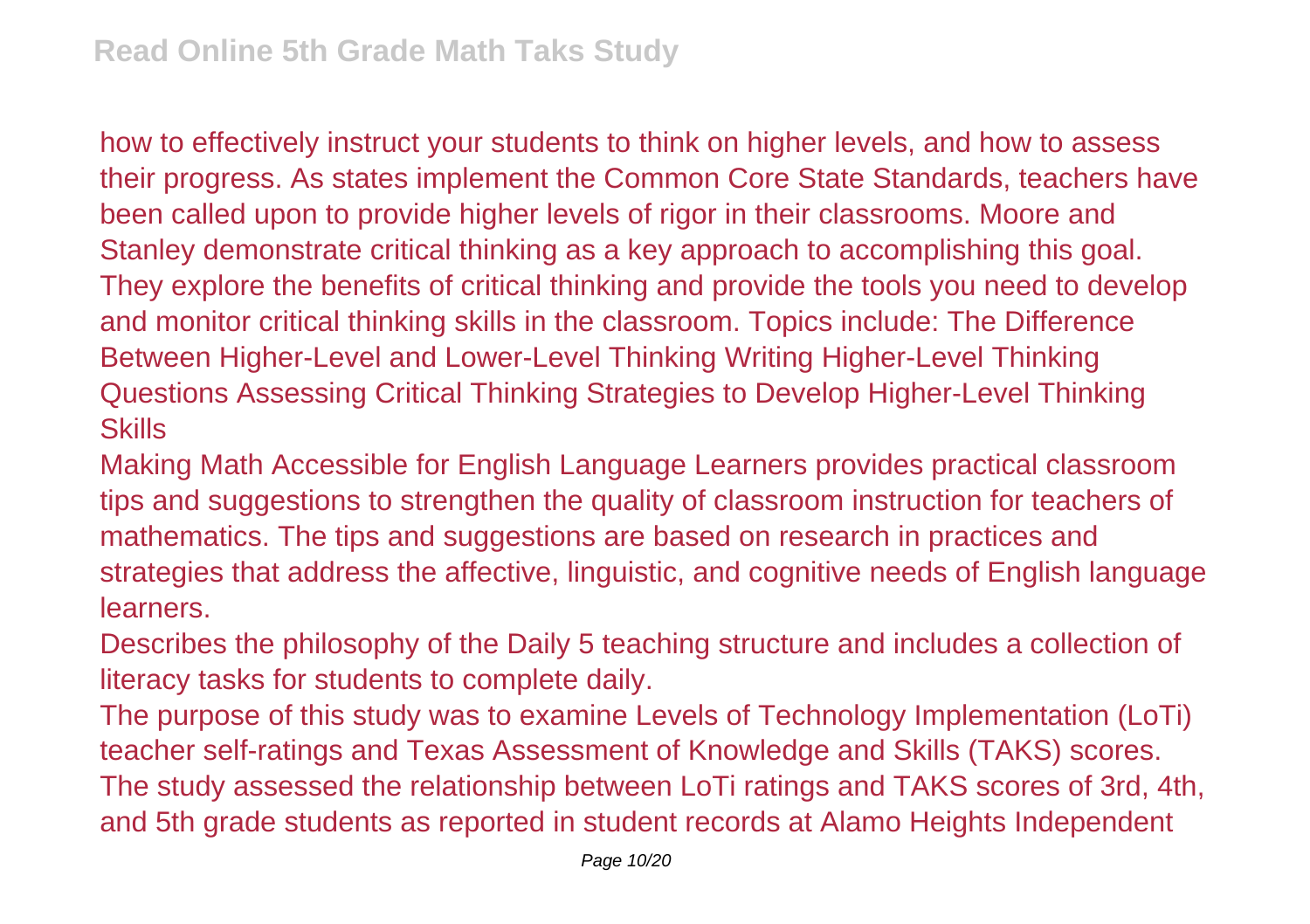School District (AHISD), San Antonio, Texas. The study determined the degree to which teacher LoTi ratings were a predictor of success on TAKS exam scores as reported in student records at Alamo Heights Independent School District, San Antonio, Texas. In addition, the study determined whether a teacher's LoTi scores impacted students' achievement levels for the variable of socioeconomic status. School and student performance analysis included only Cambridge and Woodridge Elementary Schools in the Alamo Heights Independent School District. The student data in the study came from approximately 278 3rd graders, 268 4th graders, and 283 5th graders (829 total students). A total of 47 3rd, 4th, and 5th grade reading and math teachers from the two elementary campuses made up the population under study. The research findings of this study included: 1. There was no significant relationship at the elementary level between teacher LoTi ratings and TAKS scores for reading and math for grades 3, 4, 5 students. 2. The grade 4 reading analysis results demonstrate that teachers with a higher LoTi level do impact student achievement on the TAKS test for students who are in the economically disadvantaged subpopulation. The following recommendations were made: 1. Additional research is needed to examine how technology is specifically implemented in both reading and math classrooms at the elementary level. 2. Additional research is needed to examine how staff development on the LoTi instrument affected classroom practice and teacher responses on the LoTi survey. 3. Continued support is needed to provide teachers with professional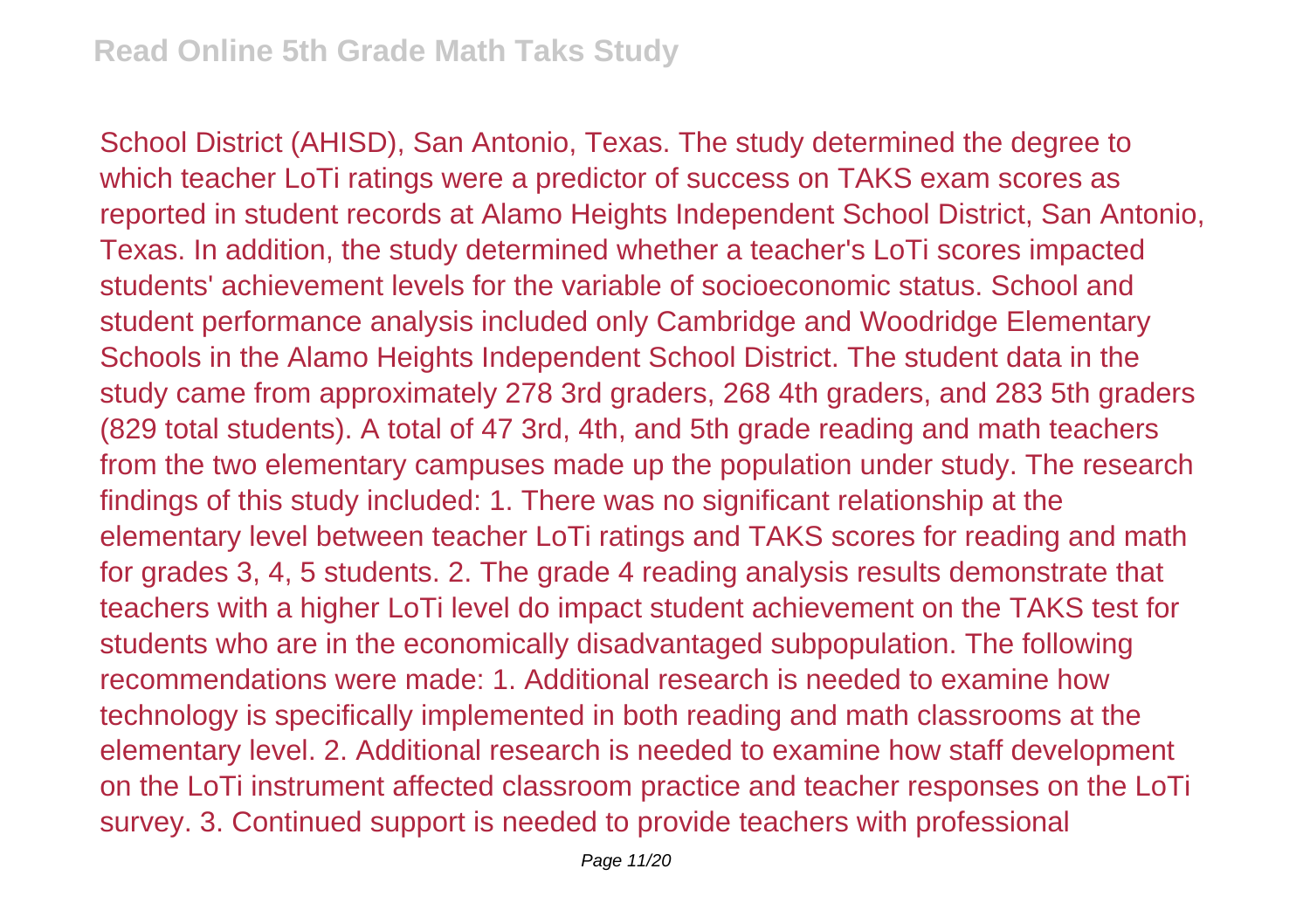development regarding the integration of technology as a teaching tool and repeat the research procedures after this initial year of using the LoTi instrument. Measuring History complements the cases presented in Wise Social Studies Practices (Yeager & Davis, 2005). Yeager and Davis highlight the rich and ambitious teaching that can occur in the broad context of state-level testing. In this book, the chapter authors and I bring the particular state history tests more to the fore and examine how teachers are responding to them. At the heart of Measuring History are cases of classroom teachers in seven states (Florida, Kentucky, Michigan, New York, Texas, Mississippi, and Virginia) where new social studies standards and new, and generally high-stakes, state-level history tests are prominent. In these chapters, the authors describe and analyze the state's testing efforts and how those efforts are being interpreted in the context of classroom practice. The results both support and challenge prevailing views on the efficacy of testing as a vehicle for educational reform. Catherine Horn (University of Houston) and I lay the groundwork for the case studies through a set of introductory chapters that examine the current environment, the research literature, and the technical qualities of history tests.

Our Revised for 2014-2015 TEKS 4th Grade Math Test Prep for STAAR is an excellent resource to assess and manage student's understanding of concepts outlined in the State of Texas Assessments of Academic Readiness (STAAR) program. This resource is formatted into three sections: Diagnostic, Practice, and Assessment with multiple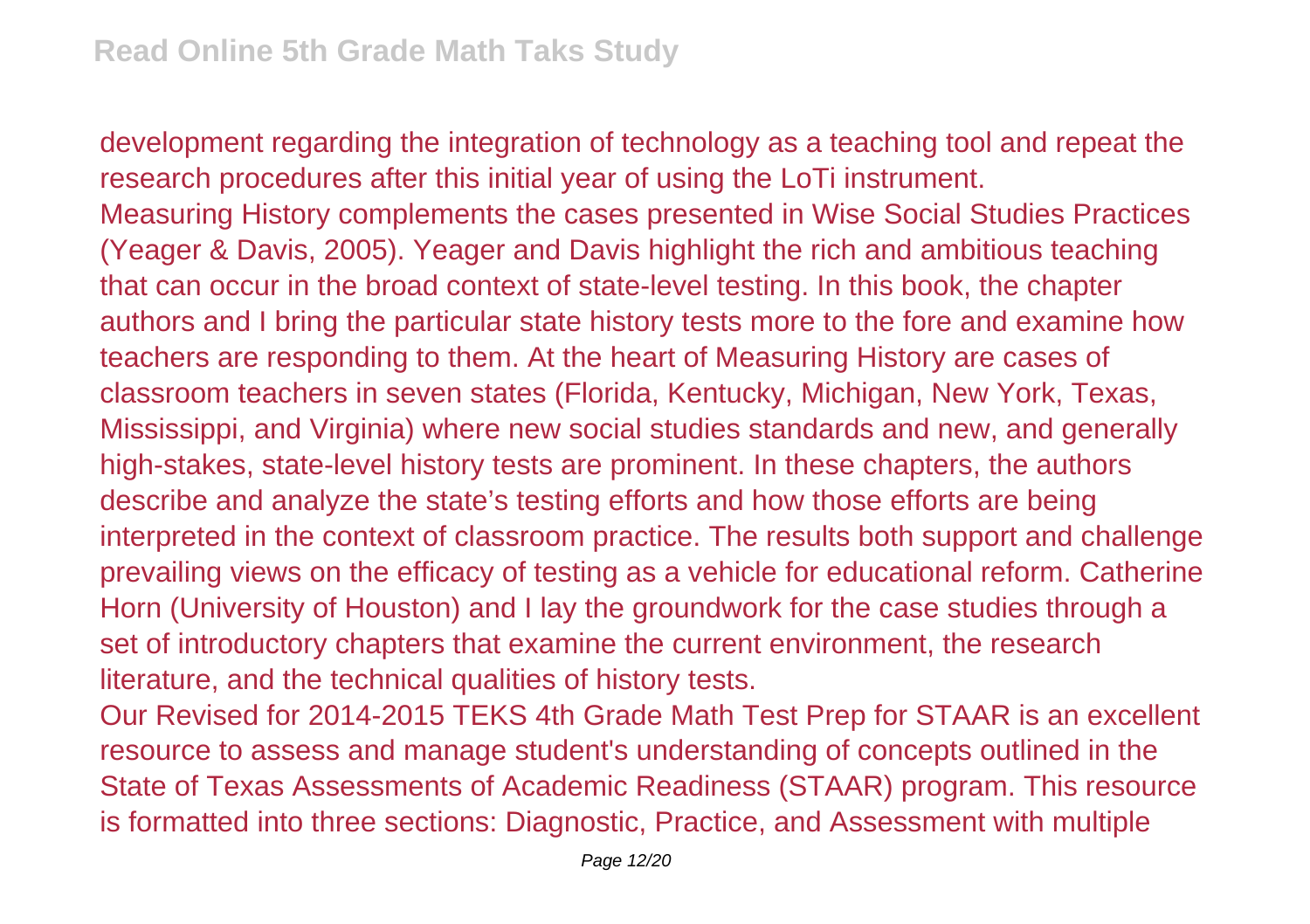choice and open questions in each section. The material covered includes emphasis on Numerical Representations and Relationships problems to determine if student can demonstrate an understanding of how to represent and manipulate numbers and expressions. Additionally, emphasis is placed on Computations and Algebraic Relationships problems to determine students ability to demonstrate an understanding of how to perform operations and represent algebraic relationships. Geometry and Measurement problems are also covered to ensure students understand how to represent and apply geometry and measurement concepts. Finally, Data Analysis problems are covered to demonstrate students grasp of how to represent and analyze data. These standards are covered extensively by the practice problems. This book contains over 500 practice problems aligned to each TEKS Category. In addition the book contains an answer key to practice problems. Paperback: 240 double-sided pages Publisher: Teachers' Treasures, Inc. Language: English This book has more than 300 highest quality real STAAR based problems. This comprehension review is divided into 4 main categories of STAAR Math exam:\* Numbers, Operations and Quantitative Reasoning\* Patterns, Relationships and Algebraic Reasoning\* Geometry, Measurement and Spatial Reasoning\* Data Analysis and Personal Financial LiteracyKey benefits of practicing this book:\* The 4 individual domains help the parents to identify the main area of Mathematics where child is falling behind.\* STAAR based problems master every section\* Covers all the skills assessed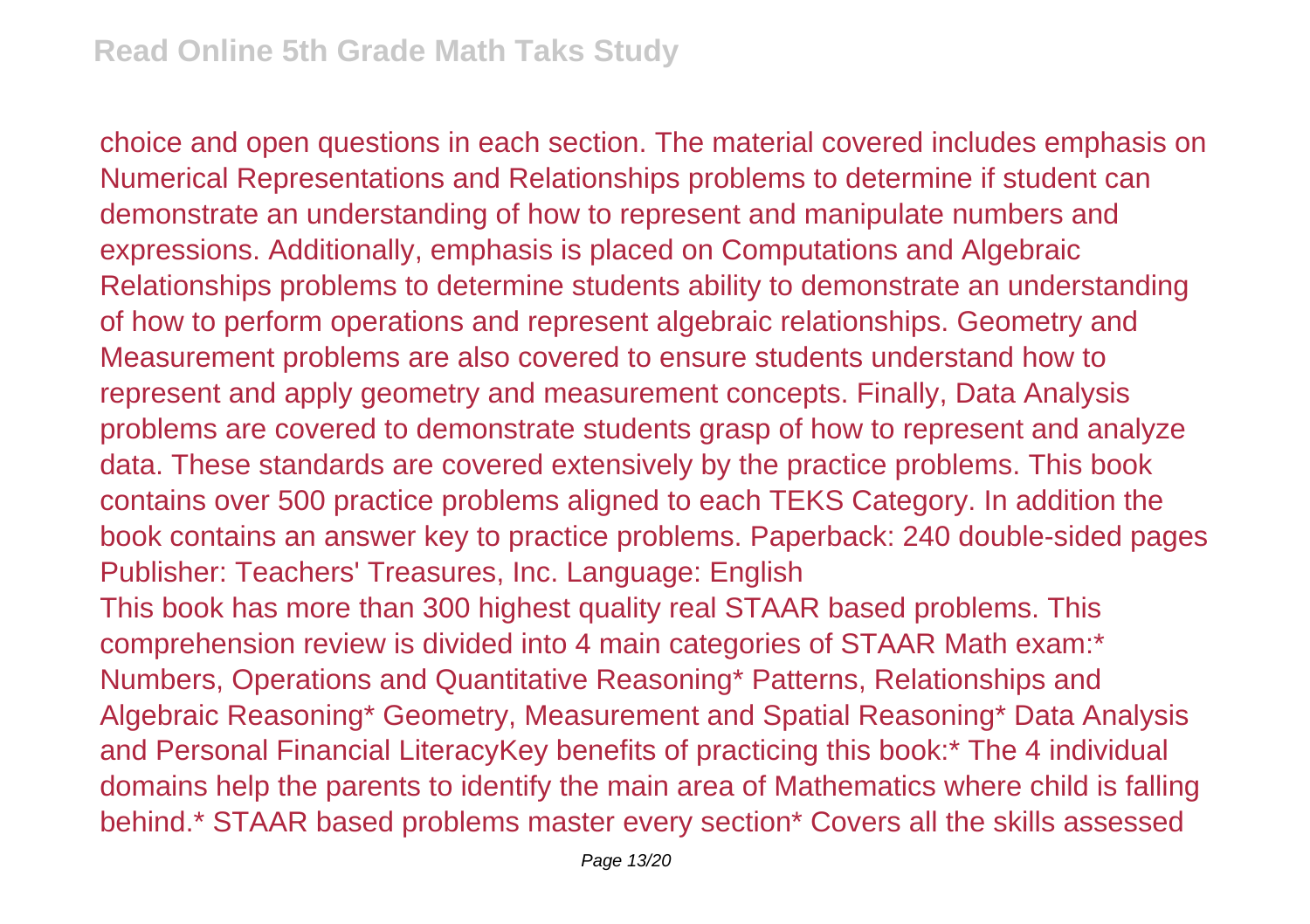on the real test\* Contains the same style and format as the real STAAR test\* Build confidence by practicing all required skills before the test\* Covers the new revised TEKS for Mathematics standardsThere is an answer key at the end of each section to help parents do a quick check.

Help your child succeed on the Texas statewide assessments with the premiere resource used by parents and teachers! With Practice More for the TAKS [grade 8, reading], you will strengthen your understanding of key concepts needed to succeed on the TAKS exam, studying just the subject matter you need help with. You'll gain confidence by practicing and exercising the skills learned in class, whether at home or school, alone or with friends and family to help. In Practice More for the TAKS [grade 8, reading] students will understand the core test objectives of the Reading portion of the exam by: . Demonstrating a basic understanding of culturally diverse written texts . Applying knowledge of the literary elements to understand culturally diverse written texts . Using a variety of strategies to analyze culturally diverse written texts . Applying critical-thinking skills to analyze culturally diverse written texts With increasing public school accountability and inevitable legislation in the future of the school finance system, educational productivity is of paramount concern in 2006 and beyond. This study of educational productivity adds to the field of research by examining the relationship between resource allocation in a school district and student performance. PURPOSE: This study examined the relationship between allocation of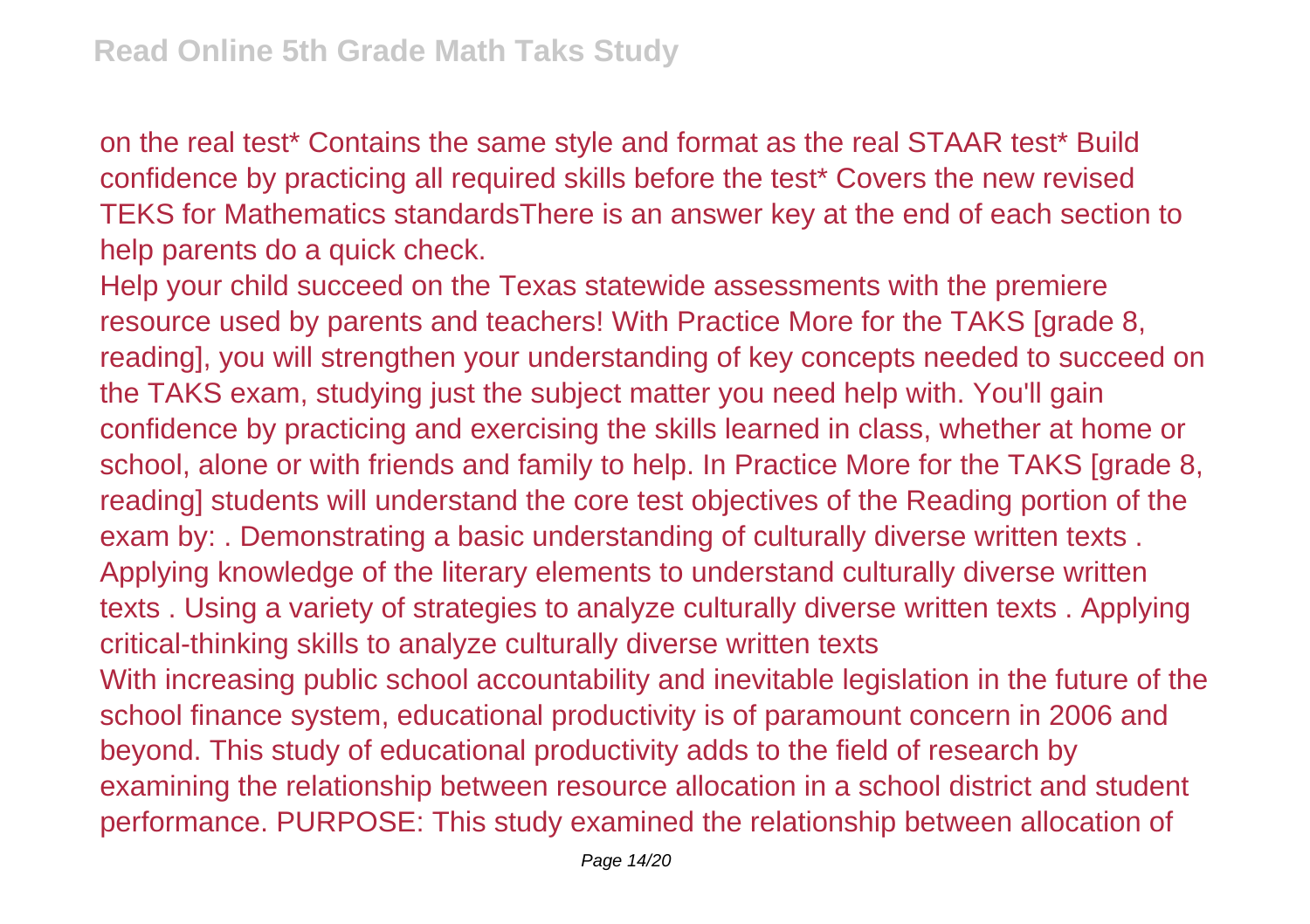resources and individual student achievement as measured by state-mandated assessments over a four year period. Four research questions guided the inquiry: 1) What is the relationship between expenditures on district leadership and student achievement for K-12 public school districts in Texas as measured by the Reading and Mathematics Texas Assessment of Knowledge and Skills (TAKS) at grades 3, 4, 5, and 6 over four academic years, 2002-2003 through 2005-2006? 2) What is the relationship between expenditures on campus leadership and student achievement for K-12 public school districts in Texas as measured by the Reading and Mathematics TAKS at grades 3, 4, 5, and 6 over four academic years, 2002-2003 through 2005-2006? 3) What is the relationship between expenditures on instruction and student achievement for K-12 public school districts in Texas as measured by the Reading and Mathematics TAKS at grades 3, 4, 5, and 6 over four academic years, 2002-2003 through 2005-2006? 4) What is the relationship between expenditures on professional development and student achiement for K-12 public school districts in Texas as measured by the Reading and Mathematics TAKS at grades 3, 4, 5, and 6 over four academic years, 2002-2003 through 2005-2006? METHODS: Data from 8,120 students within 43 districts across the state of Texas who participated in TAKS math and reading in grades three, four, five, and six for school years 2002-2003 through 2005-2006 were used in the analyses. Data was obtained from each of the 43 participating districts. Financial data for school years 2002-2003 through 2005-2006 was obtained online from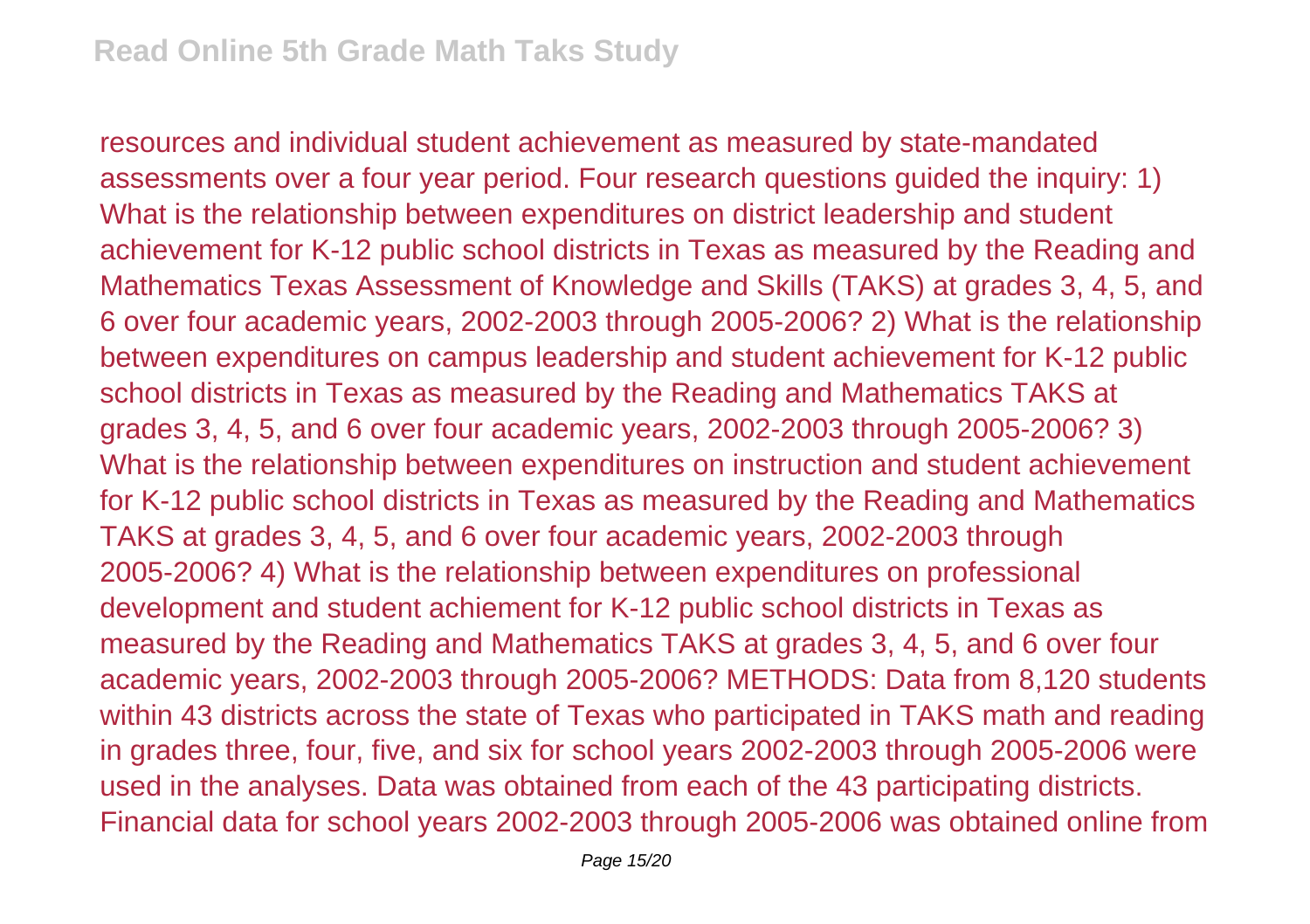the Texas Education Agency (TEA). Descriptive statistics and One Way Analysis of Variance (ANOVA) were used to examine the relationships between expenditures and reading and math achievement. A multilevel growth model was calculated to explain the amount of variation at the campus or student level as well as the district level. FINDINGS: Results of this study support the mixed findings of previous research in that some expenditures impact achievement and some do not. By categorizing percent of a district budget expended on each fund area into low, median, and high, results revealed that there is a difference between how much districts spent for district leadership and both reading and math achievement over the time period of this study, 2002-2003 through 2005-2006. Results of the multilevel growth modeling revealed that students who were coded low socioeconomic status (SES) started lower for both math and reading achievement. Additionally, low SES students' scores for math and reading achievement actually declined three to five points for each year of the study. Expenditures on district leadership had no effect on reading or math achievement over the time of this study. Results for expenditures on campus leadership revealed that districts who spent more on campus leadership started slightly lower on reading achievement but there was no effect on growth over time. For math achievement, districts who spent more on campus leadership began 62 points higher, but declined about 48 points for each year of the study. In regard to expenditures on instruction, there was no effect for math achievement. However, for reading achievement, districts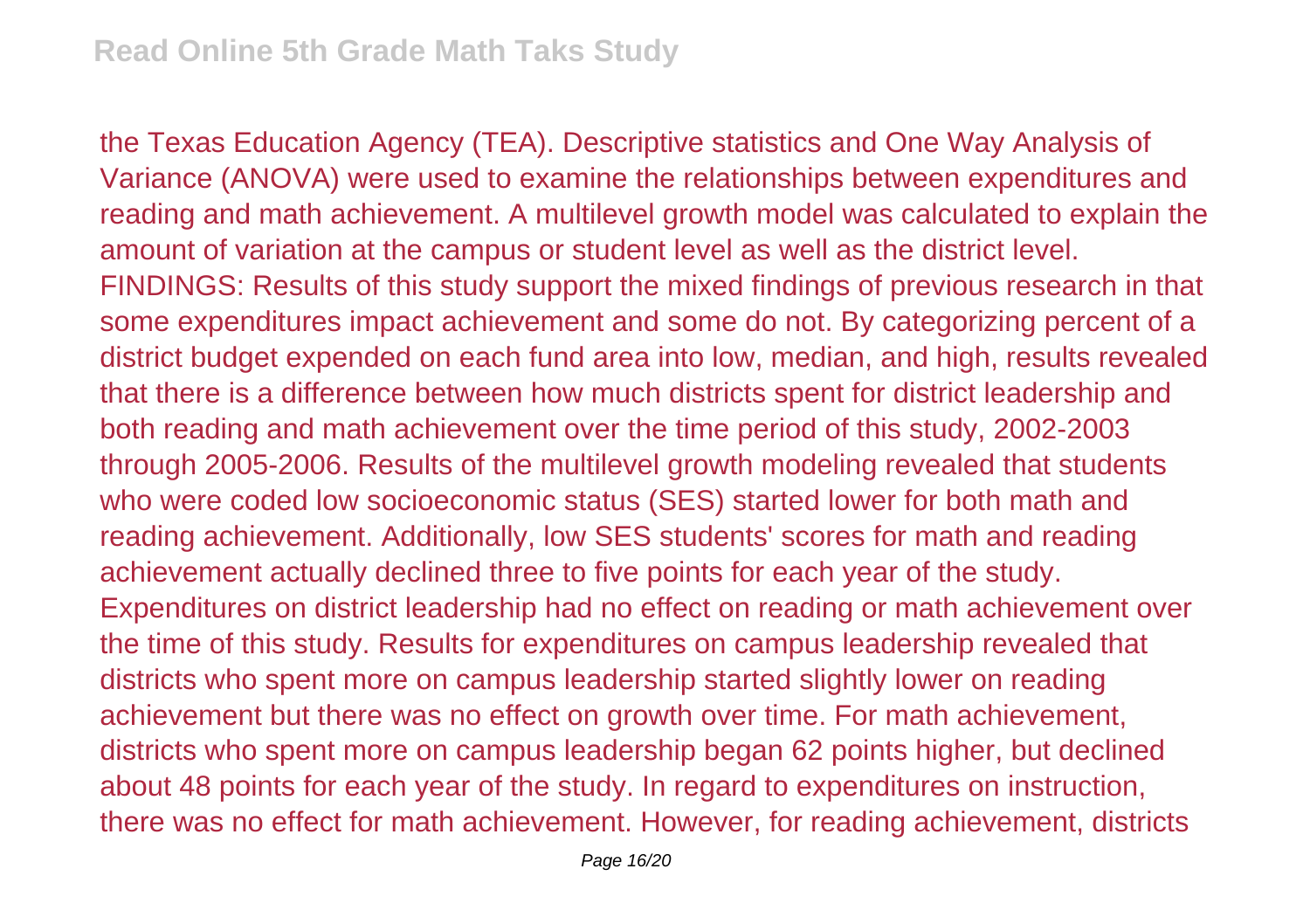who spent more on instruction started slightly higher, but there was no effect over the time of the study. Districts who expended higher percentages of the budget on professional development had higher starting points for grade three TAKS reading. However, those same districts started slightly lower for grade three TAKS math. While expenditures examined in this study had some effect on student achievement, expenditures at the district level are too far removed to reveal the true effects on individual student achievement.

iexcl;Ayude a su nintilde;o a tener eacute;xito en los gravaacute;menes estatales de Tejas con el recurso de la premier usado por los padres y los profesores! Con Praacute;ctica maacute;s para el TAKS [grade 5,math], usted consolidaraacute; su comprensioacute;n de los conceptos dominantes necesarios para tener eacute;xito en el examen de TAKS, estudiando apenas el tema que usted necesita ayuda con. Usted confianza del aumento del ll practicando y ejercitando las habilidades aprendioacute; en clase, si en el paiacute;s o escuela, solamente o con los amigos y la familia ayudar. En la praacute;ctica maacute;s para el TAKS [grade 5, math], los estudiantes comprenderaacute;n los objetivos baacute;sicos de la prueba de matemaacute;ticas si pueden: . Demostrar comprensioacute;n de los nuacute;meros, las operaciones matemaacute;ticas y el razonamiento cuantitativo . Demostrar comprensioacute;n de los patrones, las relaciones y del razonamiento algebraico . Demostrar comprensioacute;n de la geometriacute;a y del razonamiento espacial . Demostrar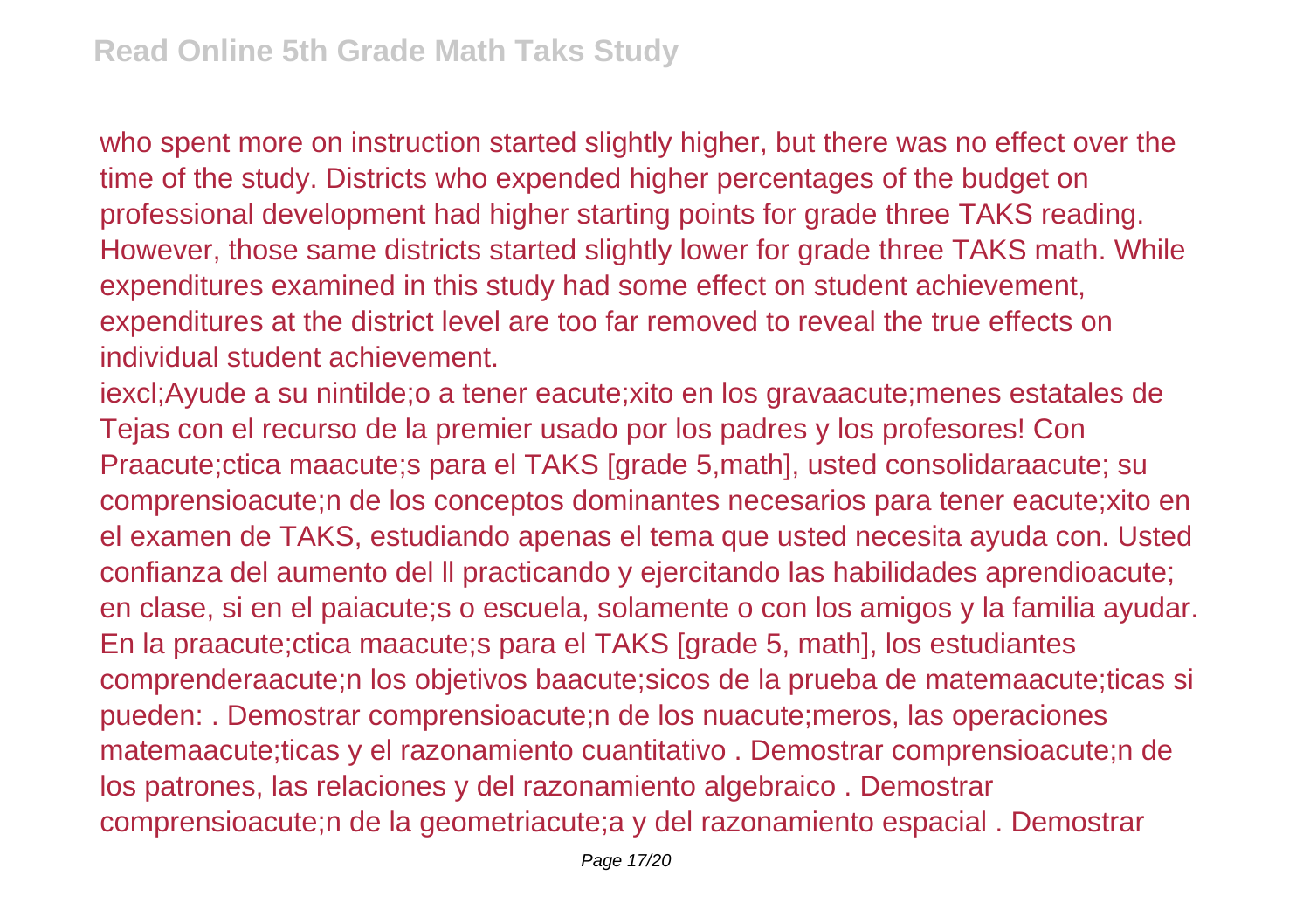comprensioacute;n de los conceptos y usos de la medicioacute;n . Demostrar comprensioacute;n de la probabilidad y la estadiacute;stica . Demostrar comprensioacute;n de las estrategias y los recursos matemaacute;ticos que se usan para resolver problemas

This critical anthology showcases an interdisciplinary forum of scholars sharing a common interest in the analysis, discussion, critique, and dissemination of educational issues impacting Latinos. Drawing on the best of the past 20 years of the Journal of Latinos and Education, the collection highlights work that has been seminal in addressing complex educational issues affecting and influencing the growing Latina and Latino population. Chapters discuss the production and application of wisdom and knowledge to real-world problems while engaging and collaborating with the interests of key stakeholders in other sectors outside the "traditional" academy. Organized thematically around issues related to policy, research, practice, and creative and literary works, the collection is sure to extend and encourage novel ways of thinking about the ongoing and emerging questions around the unifying thread of Latinos and education. This book discusses multiple aspects of Chinese dual language immersion (DLI) programs, with a focus on the controversial Utah model. The first part of the book focuses on the parents, teachers, and school administrators. It looks at the perceptions of the three groups toward the Utah model, how they build a supportive DLI classroom with an emphasis on teacher–teacher and teacher–parent communication, and how the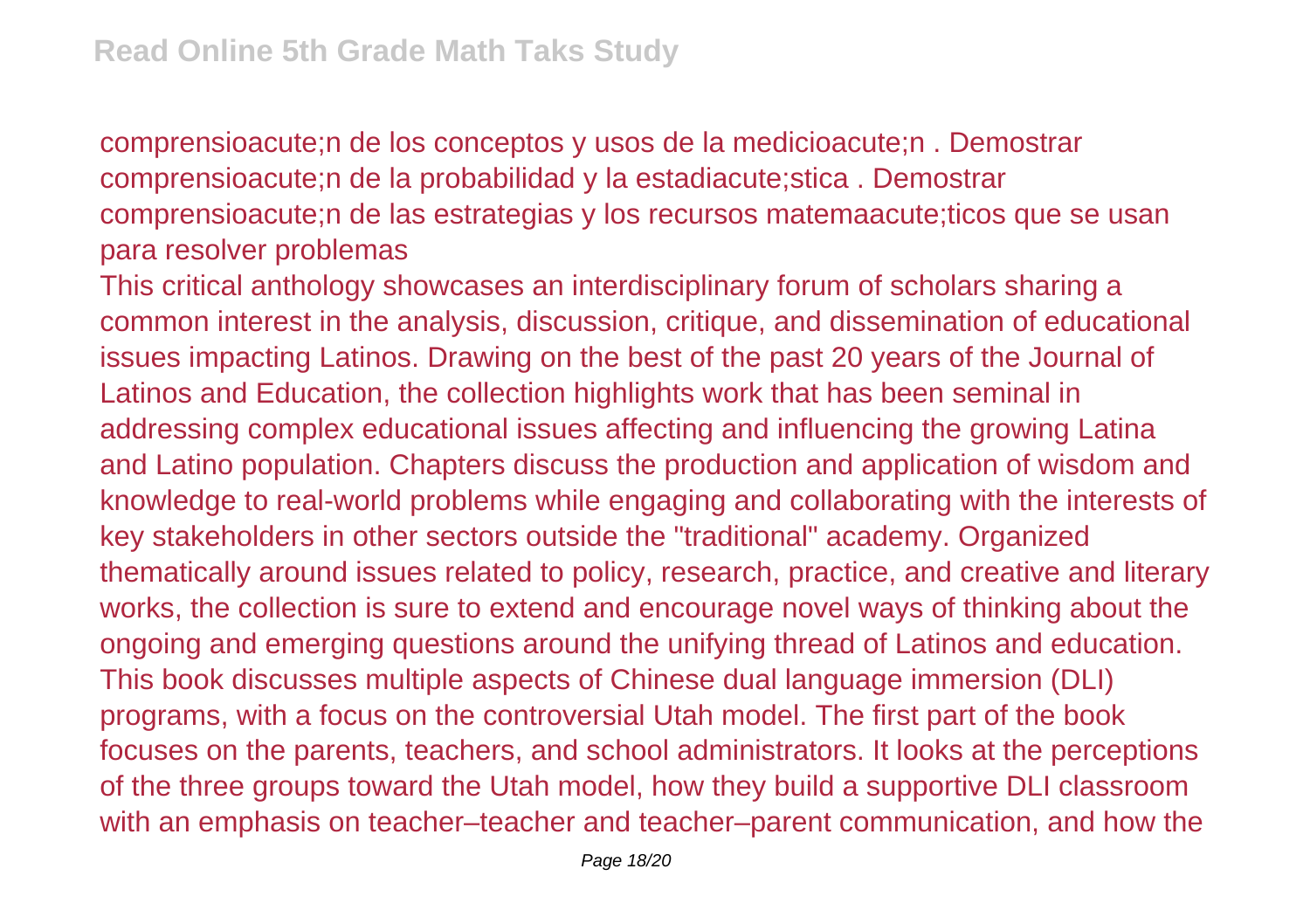teachers position themselves in teaching through their teacher identities. The second part of the book emphasizes classroom research and explores teaching and learning strategies, corrective feedback and learner uptake and repair, translanguaging in authentic teacher–student interaction, and Chinese-character teaching. As the first DLI book to include a non-alphabetical language, Chinese, it addresses the need for more research on DLI programs of languages other than Spanish. The book will benefit not only Chinese DLI educators and administrators in the US, but will also offer some useful suggestions and thoughts to educators and administrators of similar programs worldwide.

Though there has been a rapid increase of women's representation in law and business, their representation in STEM fields has not been matched. Researchers have revealed that there are several environmental and social barriers including stereotypes, gender bias, and the climate of science and engineering departments in colleges and universities that continue to block women's progress in STEM. In this book, the authors address the issues that encounter women of color in STEM in higher education. Help your child succeed on the Texas statewide assessments with the premiere resource used by parents and teachers! With Practice More for the TAKS [grade 5, math], you will strengthen your understanding of key concepts needed to succeed on the TAKS exam, studying just the subject matter you need help with. You'll gain confidence by practicing and exercising the skills learned in class, whether at home or